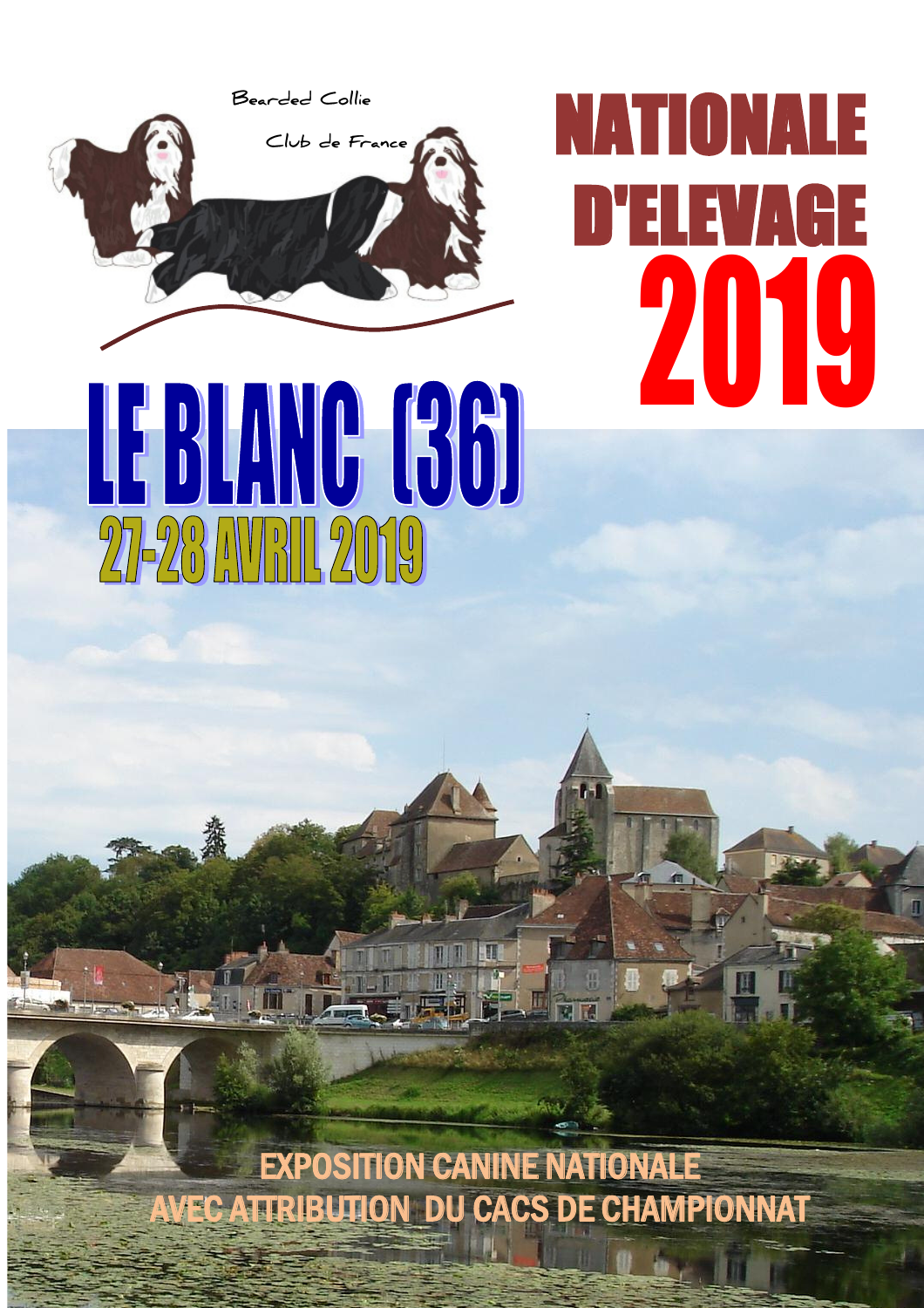## **COLLEY BARBU**

## CLASSE BABY 4/6 MALES - JUGE Mme NICHOLSON Caroline

## **1 OTHELLO LOS PITCHOUS BRENSOL**

27522 Tat : 250268501566852 08/11/2018 (H'JACK DE L'OUVERNHAT X GRAINNE DE COTTON DE L'OUVERNHAT) Prod. PROUTEAU / LANGLOIS-**3 Très Prom** LEBLANC Prop. PROUTEAU Marie-Pierre

> *Commentaires du Juge:5 month 1/2. Lovely head and expression. He has a canine tooth going into the gum. Lovely neck. Shoulder and upperarm angulation very good.*  Good straight front leg. Ribcage is very good for age. Rear angulation is balanced with the front, the tail set is good. Loose movement coming and going. Profile *movement is very good.*

## **2 OTTAWA OF PUREMAGICWOOD**

27509 Tat : 250268712781505 14/11/2018 ((CH) CHARMING JAZZ DE CHESTER X (CH) SEAGULL PUMPKIN PIE) Prod. ORFILA Cathy Prop. ORFILA Damien **2 Très Prom** et Cathy

*Commentaires du Juge:5 month. Lovely head expression. Underjaw needs to broaden but he's a baby. Well layed shoulder and upperarm. Ribcage very good. Well angulated rear. Movement is very good coming and going he tended to pull slightly sideways. Profile movement is good and handler needs to slowdown a little.*

## **3 OZ OF PUREMAGICWOOD**

27510 Tat : 250268712781512 14/11/2018 ((CH) CHARMING JAZZ DE CHESTER X (CH) SEAGULL PUMPKIN PIE) Prod. ORFILA Cathy Prop. ORFILA Damien **1 Très Prom** et Cathy

*Commentaires du Juge:5 month. Lovely head and expression. Low jaw needs to broaden. Nice neck and front angulation. Nice ribcage and very nice angulation. Movement coming and going ok for a bb. Profile movement better but not moving too happily but enough for me to see.*

## - CLASSE JEUNE MALES - JUGE Mme NICHOLSON Caroline -

## **4 CORIMIST THE SUN KING**

AV01637501 Tat : 981000010163371 05/04/2018 (ALISTAIR'S KAISER CHIEF FOR KILTONDALE X CORIMIST SOUL SISTER) Prod. WHELAN N. / YOUNG J. Prop. STRZELCZYK Margot **2 Excellent**

*Commentaires du Juge:13 month. Lovely head expression, nice muscles, good dentition. Nice neck. Front angulation is good. Nice shape rib and length. Nice rear hand.lovely movement front and back, profile movement, long reaching and covering the ground.*

## **5 OBBY DE CHESTER**

027255/03553 Tat : 250268731929915 20/01/2018 ((CH) POTTERDALE DARK DIAMOND X (CH) ISIS DE CHESTER) Prod. BERNARDI / CLERC / COPY / MAZIER Prop. BASTARD Marie-Christine  **Excellent**

*Commentaires du Juge:15 month. Lovely head and expression. Nice strong muzzle. Nice neck. Difficult to go over as not happy. Shoulder angulation could be better but better upperarm. Ribcage is deep and long and rear angulation is slightly better than front. Good.atic; Good movement coming and going profile movement a little erratic*

## **6 OBI WAN DU JOLI FOU**

27405 Tat : 250268501555609 30/04/2018 (ICE BREAKER DU JOLI FOU X H'KUP DU CALITCHUMBELET) Prod. HIM Jean-Michel Prop. DURET Sandrine  **Excellent**

*Commentaires du Juge:12 month still very much a baby. Lovely head, strong muzzle, unsettled. Lay back of shoulder could be better. Upper arm is good, chest deep and ribcage long. Hind angulation is balanced with front. Brown dog. Unsettled hind movement needs to be stronger; Profile movement good.*

## **7 OCELOT DE CHESTER**

27303 Tat : 250268732196753 23/03/2018 (MATADOR DE CHESTER X GIVENCHY DE CHESTER) Prod. BERNARDI / CLERC / MAZIER Prop. COUSSON Arnaud  **Excellent**

*Commentaires du Juge:13 month. Stong head and lovely expression. Straight in shoulder but better upperarm. Ribcage is deep and could be a little longer. Hind angulation better than front. Dark slate. Movement coming and going is good. Would like more front reach in front.*

## **8 ODYSSEUS DES GARDES CHAMPETRE**

27341 Tat : 250268600167785 07/03/2018 (MINER'S LAKE WINDSOR X IDOL PRETTY DOLL DES GARDES CHAMPETRE) Prod. CAMUS Delphine Prop. FRANCOIS Annette  **Excellent**

*Commentaires du Juge:13,5 month. Lovely head and expression, strong muzzle. Nicely arched neck leading to well angulated shoulder and upper arm. Rib is of good shape and length. Hind angulation complements his front. Unsettled inside. Movement sound coming and going still unsettled in proffile.*

## **9 ONE MAN SHOW DE LA TOUR MELUSINE**

27272 Tat : 250269811509596 14/01/2018 (IN VOGUE ISLAND MY SWEET CRAFTSMAN X HORS SERIE DES EMERAUDES DU LAC) Prod. BLUSSEAU-BOURCIER J.-Marie et Christine Prop. BLUSSEAU-BOURCIER Jean-Marie et Christine **4 Excellent**

*Commentaires du Juge: 15 month. Muzzle could be stronger but is aged related, lovely broad head, nice arched neck. Lovely shoulder and upper arm angulation, rib is deep but could be longer. Very nice hind angulation. Lovely movement coming and going. Profile very good.*

## **10 ONLY YOU DE L'OUVERNHAT**

27416 Tat : 250268501482723 20/04/2018 (DREAMER DE L'OUVERNHAT X MINELE DE L'OUVERNHAT) Prod. JAY Daniel / MOREY Marie-Claire Prop. LEMOINE Valérie **3 Excellent**

> *Commentaires du Juge:12 month. Nice muzzle and head. Eyes could be a little darker but lined with coat color at the moment. Layback of shoulder angulation is ok, upper arm angulation is better, chest is deep and ribcage is good and hind angulation is good. Love this boy's movement, good length of stand in profile. Very sound coming and going*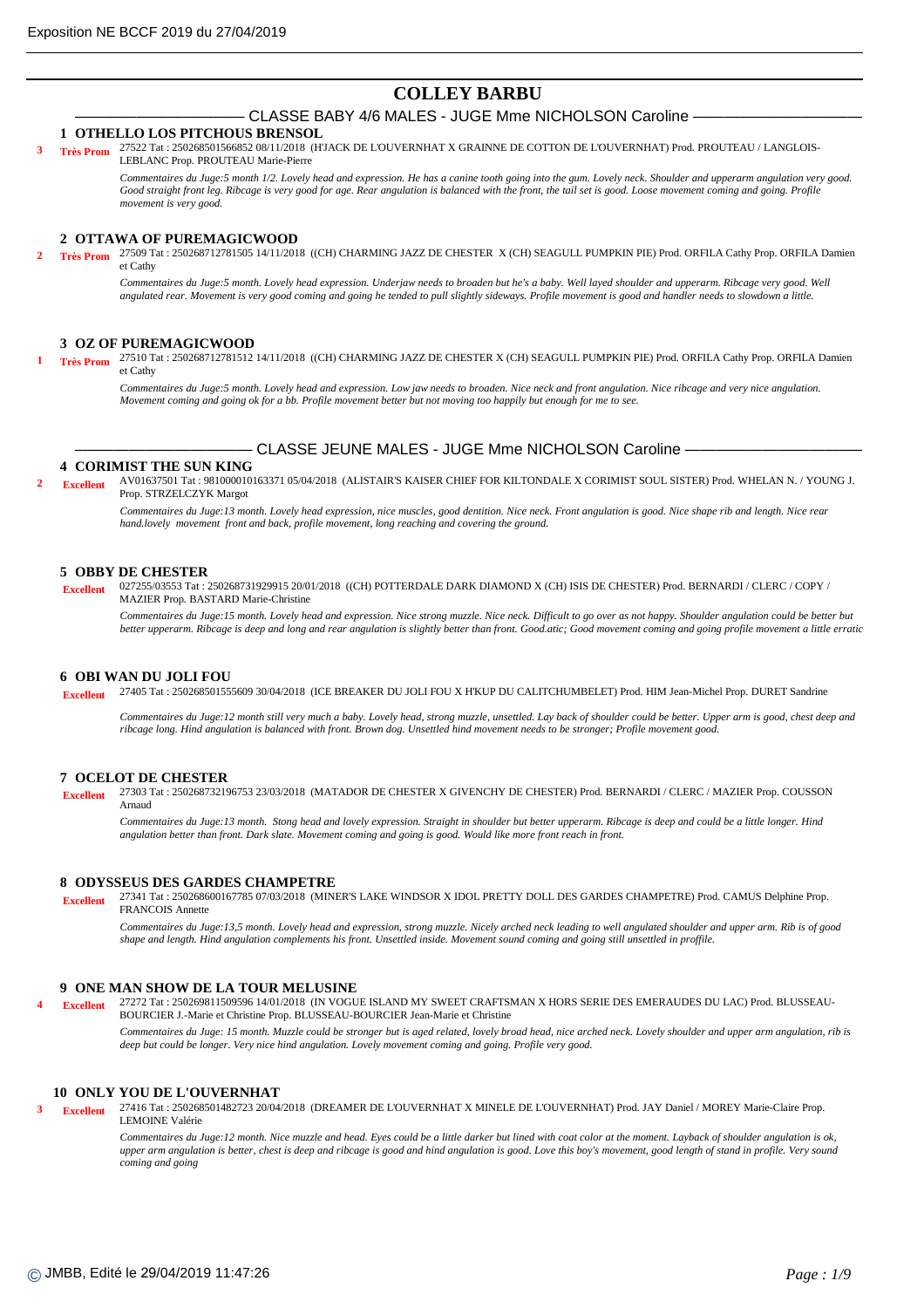## **11 OPIUM DE CHESTER**

27302 Tat : 250268732196855 23/03/2018 (MATADOR DE CHESTER X GIVENCHY DE CHESTER) Prod. BERNARDI / CLERC / COPY / MAZIER Prop. TOSTIVIN René-Jacques  **Très Bon**

*Commentaires du Juge:unhappy so impossible to assess his construction. Coming good he is still not happy. Profile much better shows promise once settled.*

#### **12 OURASI DE CHESTER**

27422 Tat : 250268732266334 05/06/2018 ((CH) GATSBY DE CHESTER X (CH) VICTORY WIND'S GLENMORANGIE) Prod. BERNARDI J.-P. / CLERC / MAZIER Prop. CLARISSE Aurore / GARCIA Audrey  **Excellent**

*Commentaires du Juge:blue male 10,5 month. Very nice young dog, good head, strong muzzle. Nice length of neck, lovely shoulder angulation and upper arm. Rib is deep for age could be a fraction longer and nicely angulated rear end.Happy with his tail. Movement is sound all through. Would prefer just a slightly longer stride.*

#### **13 OXFORD DU JOLI FOU**

27403 Tat : 250268501555502 30/04/2018 (ICE BREAKER DU JOLI FOU X H'KUP DU CALITCHUMBELET) Prod. HIM Jean-Michel Prop. HIM Jean-Michel **1 Excellent**

*Commentaires du Juge:very sound coming and going. Move stettled outside. Profile movement is very good.*

## CLASSE INTERMEDIAIRE MALES - JUGE Mme NICHOLSON Caroline

#### **14 GIACOMO VOM WARTBERG**

027430/03537 Tat : 276098106534139 03/08/2017 (PHILEMON FOREVER AND A DAY X CARA MIA VOM WARTBERG) Prod. RITTMANN Sonja Prop. MERLEAU Frédérique **Excellent** 

*Commentaires du Juge:lovely head, muzzle strong. Lovely lay back of shoulder end upper arm angulation. Good depth of rib and long hind angulation complements his front. Moves very well from all angles.*

#### **15 NAPOLEON BLACK DU PARADIS DES COEURS TENDRES**

027154/03541 Tat : 250269606948870 13/10/2017 (SEAGULL LET'S TALK ABOUT IT X JUSTE UN REVE BLACK DU PARADIS DES COEURS TENDRES) Prod. PAGNIER Christine Prop. PAGNIER Christine **3 Excellent**

*Commentaires du Juge:18 months. Lovely head, expression dark eyes, nicely arched neck. Would prefermore lay back of shoulder, upper arm is good. Rib is good hind angulations matches front angles. Profile movement good and move settled*

## **16 NATHAN DU DOMAINE DE GOTHAM**

027214/03547 Tat : 250268732053608 11/08/2017 (POTTERDALE PLATINUM PLUS X JOLIE MOME DE CHESTER) Prod. MARIE Alice Prop. MARIE Alice  **Bon**

*Commentaires du Juge:lovely head and expression narrow under jaw. Good length of neck. Shoulder and upper arm ok. Rib deep and long. Hind angulation balanced with front movement is good coming and going but profile movement shows him going on two tracks as over stepping*

## **17 NEVER GONNA GIVE YOU UP OF PASTIME PARADISE**

027084/03536 Tat : 250269802711905 27/06/2017 ((CH) POTTERDALE DARK DIAMOND X SOMETHING ELSE I WILL ALWAYS LOVE YOU) Prod. MAILLARD Lorraine Prop. BRANCHE Armelle  **Bon**

*Commentaires du Juge:lovely head with gentle expression narrow under jaw. Nicely arched neck. Front and rear angulation good rib neds to depen . Profile movement is good*

## **18 NIGHT AND DAY DES EMERAUDES DU LAC**

27197 Tat : 250269811415703 08/10/2017 ((CH) HAUT REVE DES EMERAUDES DU LAC X (CH) HUITIEME MERVEILLE DES EMERAUDES DU LAC) Prod. PONTHUS Danielle et Roland Prop. GUILLAUBEZ-DEHOUCK Sylvie **2 Excellent**

*Commentaires du Juge:18 moths. Very nice young dog. Good head and expression nicely arched neck leading to very nice shoulder and upper arm angulation. Rib needs to deepen and more body vey sound coming and going. Profile movement shows a length of stride?*

## **19 NOTHING AS A LOOK DES BERGERS DES MILLE ET UNE NUIT**

27322 Tat : 250268501420573 22/11/2017 ((CH) FIRSTPRIZEBEARS ORLANDO BLOOM X (CH) GODIVA DES BERGERS DES MILLE ET UNE NUIT) Prod. RAQUET Déborah Prop. RAQUET Déborah **1 Excellent**

*Commentaires du Juge:17 months. Really lovely masculine head soft expression, well arched neck. Lovely angulation all round. Rib is deep. Could be a fraction longer. Movement is very good all round in profile a little happy with tail*

## CLASSE OUVERTE MALES - JUGE Mme NICHOLSON Caroline

#### **20 ALISTAIR'S CAPTAIN FANTASTIC**

40365/2017 Tat : 752098100821893 24/05/2017 ((CH) SVASSAS BORN TO IMPRESS X (CH) ALISTAIR'S XELLENT XAMPLE) Prod. ANDERSSON Nina Johan Prop. RAQUET Déborah  **Excellent**

*Commentaires du Juge:lovely masculine boy. Lovely construction through out lovely head expression. Rib deep. Movement very sound and lovely profile movement*

## **21 BE AND BE BRIGHT SOUL**

ROI 17/67589 Tat : 380260002899221 27/02/2017 (VICTORY WIND'S INVICTUS X FIRSTPRIZEBEARS KIMCARNES) Prod. SUNYE ALVAREZ Fernando Prop. BURDET-MAZIERE Sylvie **ABSENT**

*Commentaires du Juge:ABSENT*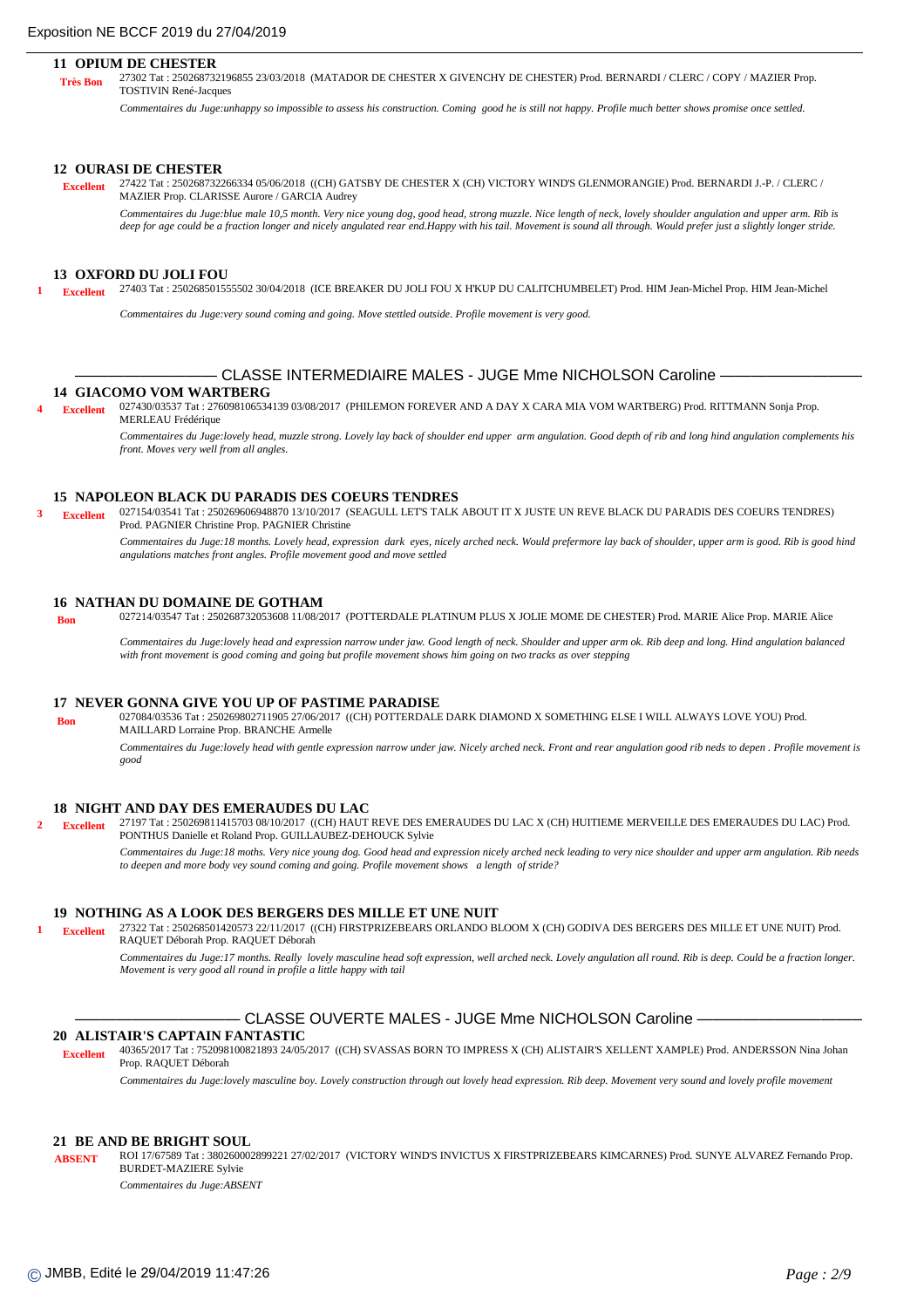#### **22 BEARDMARKED'S SIGHT FOR SORE EYES**

10642/2014 Tat : 968000010172274 17/11/2013 ((CH) SHETLANAS BLACK WHIMSY X (CH) TYPOGRAFEN'S NETWORK NETIQUETTE) Prod. RUNDBERG Liz Prop. RAQUET Déborah **4 Excellent**

*Commentaires du Juge:loved this brown boy. lovely head expression and eye. Masculine. Really lovely angulaiton front and rear. Moved with ease around the ring.*

#### **23 FIRSTMISS NEVERENDING LOVE**

026931/03528 Tat : 250268731760848 27/01/2017 (PHILEMON FOREVER AND A DAY X TALRAZ SILVER TIARA) Prod. GSELL Pierre et Martine Prop. GSELL Martine  **Excellent**

*Commentaires du Juge:Masculine boy brown. Well made all round. Good head expression. Lay back of shoulder and upper arm are very good. Well muscled rear end. Help effortless movement in profile.*

#### **24 HAUT REVE DES EMERAUDES DU LAC**

025224/03355 Tat : 250269802046534 20/06/2012 ((CH) MOONHILL POWER OF DREAMZ X (CH) KINDLE PASSION SI JOLIE EMERAUDES DU LAC) Prod. PONTHUS Roland et Danielle Prop. PONTHUS Danielle et Roland  **Excellent**

*Commentaires du Juge:Masculine male. Good head, expression and eye color. Front angulation very good. Rib deep and long hind angulations compliments front. Moved with ease around the ring.*

## **25 HIGHLAND DES EMERAUDES DU LAC**

025226/03349 Tat : 250269802045014 20/06/2012 (MOONHILL POWER OF DREAMZ X KINDLE PASSION SI JOLIE EMERAUDES DU LAC) Prod. PONTHUS Danielle et Roland Prop. UHRIG Agnès et Christian  **Bon**

*Commentaires du Juge:masculine friendly boy. Good head and expression. Very nice angulation all round chest deep movement going away was a little close. Oterwise present a nice good picture.*

## **26 IN VOGUE ISLAND MISTER-WONDERFUL**

026607/03488 Tat : 250269802703631 25/03/2016 ((CH) LA-FAJA'S KING LUM BI BI X IN VOGUE ISLAND HIGH EXPECTATIONS) Prod. CRAIPEAU Vanessa Prop. LEROUX Laetitia

*Commentaires du Juge:Masculine strong head proportions, dark eye. Nicely arched neck. Front angulation good, forechest could be better. Good in length and depth of rib. Hind angulation good, carries tail high. Movement is good.*

## **27 IN VOGUE ISLAND MY SWEET CRAFTSMAN**

026674/03507 Tat : 250269802667200 05/07/2016 (SHILSTONE CRAFTSMAN X IN VOGUE ISLAND GET AT SWEET DREAM) Prod. CRAIPEAU Vanessa Prop. CRAIPEAU Vanessa **3 Excellent**

*Commentaires du Juge:very masculine boy. Lovely strong head from muzzle to broad head. Well arched neck. Wonderful front and rear angulation. Deep long rib trail sett good but very happy today. He can only move as his construction dictates. Very sound long effortless movement both coming and goind and in profile.*

#### **28 IPSWISCH DU JOLI FOU**

 **Bon**

025445/03374 Tat : 250269801978900 07/02/2013 (OUR OWN SURPRISE LOUIS ARMSTRONG X DONUTS DU JOLI FOU) Prod. HIM Jean-Michel Prop. DURET Sandrine  **Excellent**

*Commentaires du Juge:Strong head, muzzle, soft expression. Good length pf neck. Very good front angulation. Very good forechest.carry too much weight but ribs deep. Short tail. Moved very well from all sides.*

#### **29 IRON DE CHESTER**

025508/03377 Tat : 250269604786117 02/05/2013 (FREDDIE MERCURY A KING-OF-MAGIC DE CHESTER X BACK DIAMOND DE CHESTER) Prod. BERNARDI / CLERC / COPY / MAZIER Prop. DE LOS RIOS Gilles  **Excellent**

*Commentaires du Juge:lovely masculine boy. Good head and expression. Good eye color. Angulation front and rear very good.rib cage short with long loin. Movement free and easy all round.*

## **30 JUMP ING DU MANOIR DES LUCIOLES**

025788/03425 Tat : 250269606241607 25/04/2014 (FLEMING DU MANOIR DES LUCIOLES X FAVORITE DE CHESTER) Prod. BRANCHE Armelle Prop. FRANCOIS Annette  **Très Bon**

*Commentaires du Juge:Very nice boy. Lovely head and expression. Front angulation is good. Rib good and long. Well muscled.rear end movment is good but could be a little more animated.*

## **31 LANCELOT DES BERGERS DES MILLE ET UNE NUIT**

026518/03492 Tat : 250268601066086 26/10/2015 (BEARDMARKED'S SIGHT FOR SORE EYES X I'AM EXCEPTION DES BERGERS DES MILLE ET UNE NUIT) Prod. RAQUET Déborah Prop. COLBEAU-COULON Florence *Commentaires du Juge:ABSENT* **ABSENT**

## **32 LE PETIT PRINCE DES EMERAUDES DU LAC**

026464/03474 Tat : 250269810667590 19/10/2015 ((CH) BEARDIE CONNECTIONS KENJI X (CH) KINDLE PASSION SI JOLIE EMERAUDES DU LAC) Prod. PONTHUS Danielle et Roland Prop. VELAY-PEREZ Josie  **Excellent**

*Commentaires du Juge:this is a lovely masculine boy. Strong head proportions. Dark eye. Arched neck leading to very good shoulder and upper arm angulation. Good length and depth of rib. Hind angulation is very good. Moved very well.*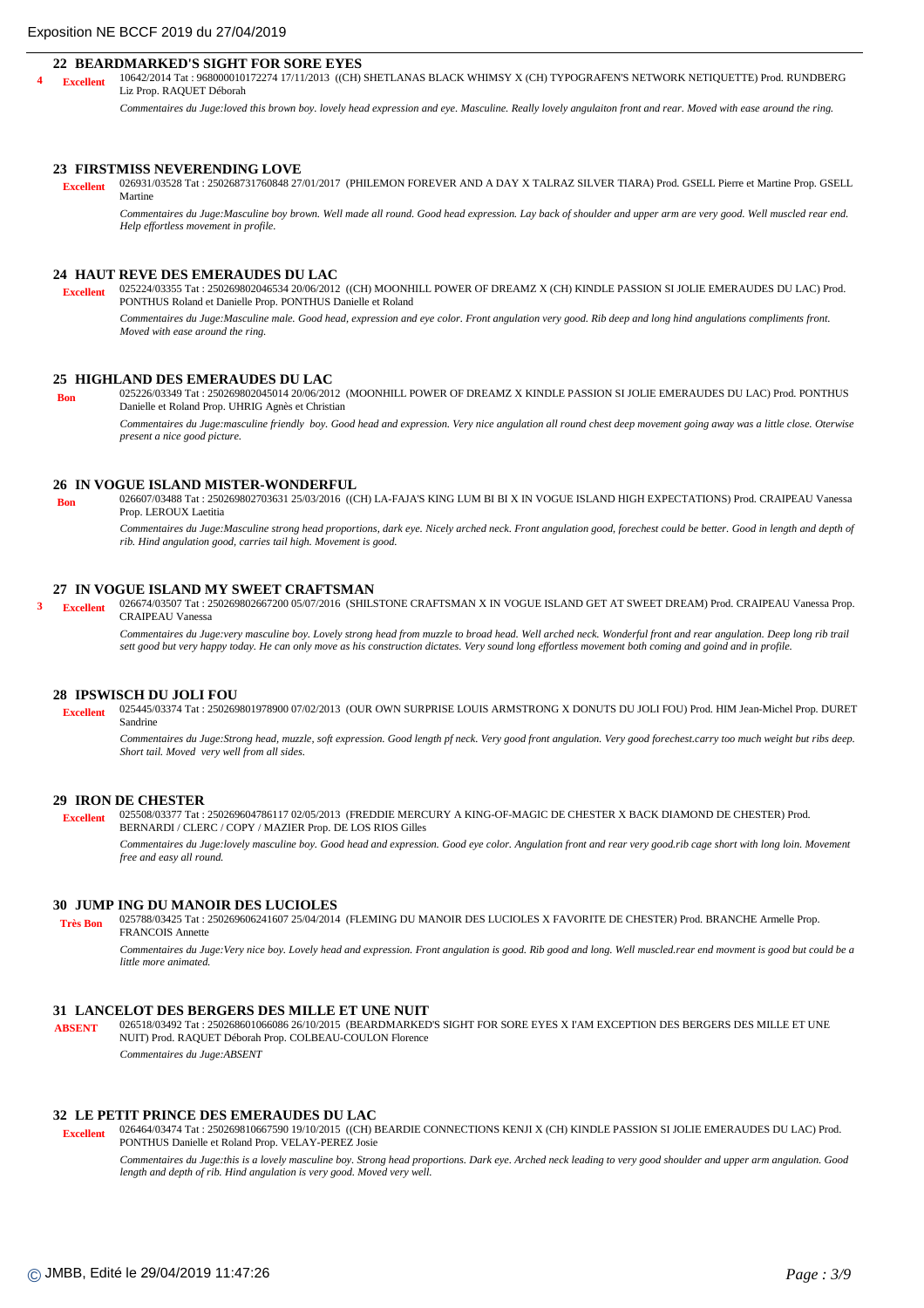## **33 LEGOLAS DE LA PLANETE DE YODA**

026546/03514 Tat : 250269802629061 28/10/2015 (HARIBO DE LA PLANETE DE YODA X JOLLY (DITE JOLIE MOME) DU MOULIN DE L'AURAY) Prod. FLOGNY POITOU Sylvie Prop. FLOGNY Sylvie  **Très Bon**

*Commentaires du Juge:Very nice dog good muzzle buth very mouth. Nicely angulated back and front. Good depth and length of ribcage. Moved very well coming and going, profile movement was very good with good length of stride.*

## **34 LINKIN PARK DES BERGERS DES MILLE ET UNE NUIT**

026339/03461 Tat : 250268600053465 10/06/2015 ((CH) LARKANGEN'S AT FIRSTICEBEARS X (CH) FARMARENS JUST A BLUE STAR) Prod. RAQUET Déborah Prop. CLARISSE Aurore  **Excellent**

Commentaires du Juge:lovely blue boy not a big dog but all in proportion, masculine, lovely head expression. Very good shoulder and upper arm angulation. Deep chest *and good length of rib a little over weight. Lovely moves all round profile movement showed good length of stride*

#### **35 LINO VENTURA LOS PITCHOUS BRENSOL**

026502/03489 Tat : 250268500985116 01/12/2015 (FREDDIE MERCURY A KING-OF-MAGIC DE CHESTER X GRAINNE DE COTTON DE L'OUVERNHAT) Prod. PROUTEAU / LANGLOIS-LEBLANC Prop. SALOMON Odile  **Très Bon**

*Commentaires du Juge:Not a big dog sligthly najrrow under jaw on an otherwise lovely head. Neck well arched. Very good front and rear angluation. Rib is deep and long. Movement sadly erratic in both coming and goind and in profile.*

## **36 LOOPING DU JOLI FOU**

026281/03468 Tat : 250268500823195 01/05/2015 (SEAGULL LET'S TALK ABOUT IT X H'KUP DU CALITCHUMBELET) Prod. HIM Jean-Michel Prop. HIM Jean-Michel  **Excellent**

*Commentaires du Juge:masculine boy, good head and expression. Well arched neck. Very good front and rear angulation. Rib deep and long. Moved very well going, pulling side ways on return, profile movement very good*

## **37 LORD OF RING LOS PITCHOUS BRENSOL**

026503/03485 Tat : 250268500985175 01/12/2015 (FREDDIE MERCURY A KING-OF-MAGIC DE CHESTER X GRAINNE DE COTTON DE L'OUVERNHAT) Prod. PROUTEAU / LANGLOIS-LEBLANC Prop. ASSIE Valérie  **Excellent**

*Commentaires du Juge:lovely masculine dog. Lovely head expression arched neck. Shoulder and upper arm angulation, very good rib cage, rear angulation compliments front very good movement all round profile movement long with ease*

## **38 MAGIC DE CHESTER**

026770/03504 Tat : 250268731632940 17/05/2016 (SEAGULL LET'S TALK ABOUT IT X CHESNZOTT'S APHRODITE) Prod. BERNARDI / CLERC / COPY / MAZIER Prop. BEGIN Virginie **ABSENT**

*Commentaires du Juge:ABSENT*

#### **39 MILKY WAY RIVER DU CALITCHUMBELET**

- 026716/03509 Tat : 250269606784533 12/08/2016 ((CH) SAMMARA OVER THE MOON X (CH) HOPE AND DREAMS DU CALITCHUMBELET) Prod. JAOUEN Michelle Prop. JAOUEN Michelle **1 Excellent CACS**
- *Commentaires du Juge:Really lovely boy, masculne, wonderful head, eye and expression, lovely neck. Shoulder and upper arm angles very good, rib is deep and long. Rear angulation complements his front. Moved very well from all angles, profile movement free and easy.* **M.Mâle**

## **RBIS**

## **40 MONTS ET MERVEILLES DES EMERAUDES DU LAC**

026760/03522 Tat : 250269812083150 08/08/2016 ((CH) SHILSTONE CRAFTSMAN X (CH) HEIDI DES EMERAUDES DU LAC) Prod. PONTHUS Danielle et Roland Prop. PONTHUS Danielle et Roland *<u>Excellent</u>* **RCACS**

*Commentaires du Juge:Super yound dog. Wonderful head and expression. Broad flat head, strong muzzle, under jaw. Elegant neck leading to text book angulation, good forechest, deep long rib cage. Rear angulation compliments his front angulation moving as only his construction dictates sound all through profile movement effortless with good length of stride.*

## **41 MURPHY BLUE DU PARADIS DES COEURS TENDRES**

026676/03539 Tat : 250269606703616 27/06/2016 ((CH) SEAGULL LET'S TALK ABOUT IT X (CH) VICTORY WIND'S JESSIE J) Prod. PAGNIER Christine Prop. TARDIF Christian  **Excellent**

*Commentaires du Juge:very nice boy, good head and expression nice length of neck. Shoulder angul to see going away was good, profile movement was goodation good. Rib could be deeper but good length. Hind angulation is balanced with his front pulling when coming towards, so movement not easy*

## **42 NASH DES BERGERS DES MILLE ET UNE NUIT**

027122/03542 Tat : 250268600152232 01/07/2017 (BEARDMARKED'S TROLL ON PAROLE X LEXIE GREY DES BERGERS DES MILLE ET UNE NUIT) Prod. RAQUET Déborah Prop. DANGREMONT Dominique  **Très Bon**

*Commentaires du Juge:Masculine boy, narrow under jaw, lovely head and expression, good front and rear angulation. Nice depth and length to rib cage. Movement was good in profile and going away from judge, coming back pulling side ways*

## **43 NIETS MAGNUS DES BERGERS DES MILLE ET UNE NUIT**

026881/03533 Tat : 250268731859087 08/03/2017 ((CH) FIRSTPRIZEBEARS ORLANDO BLOOM X (CH) FARA FAWCET DES BERGERS DES MILLE ET UNE NUIT) Prod. RAQUET Déborah Prop. TOURIL Ludivine **ABSENT**

*Commentaires du Juge:ABSENT*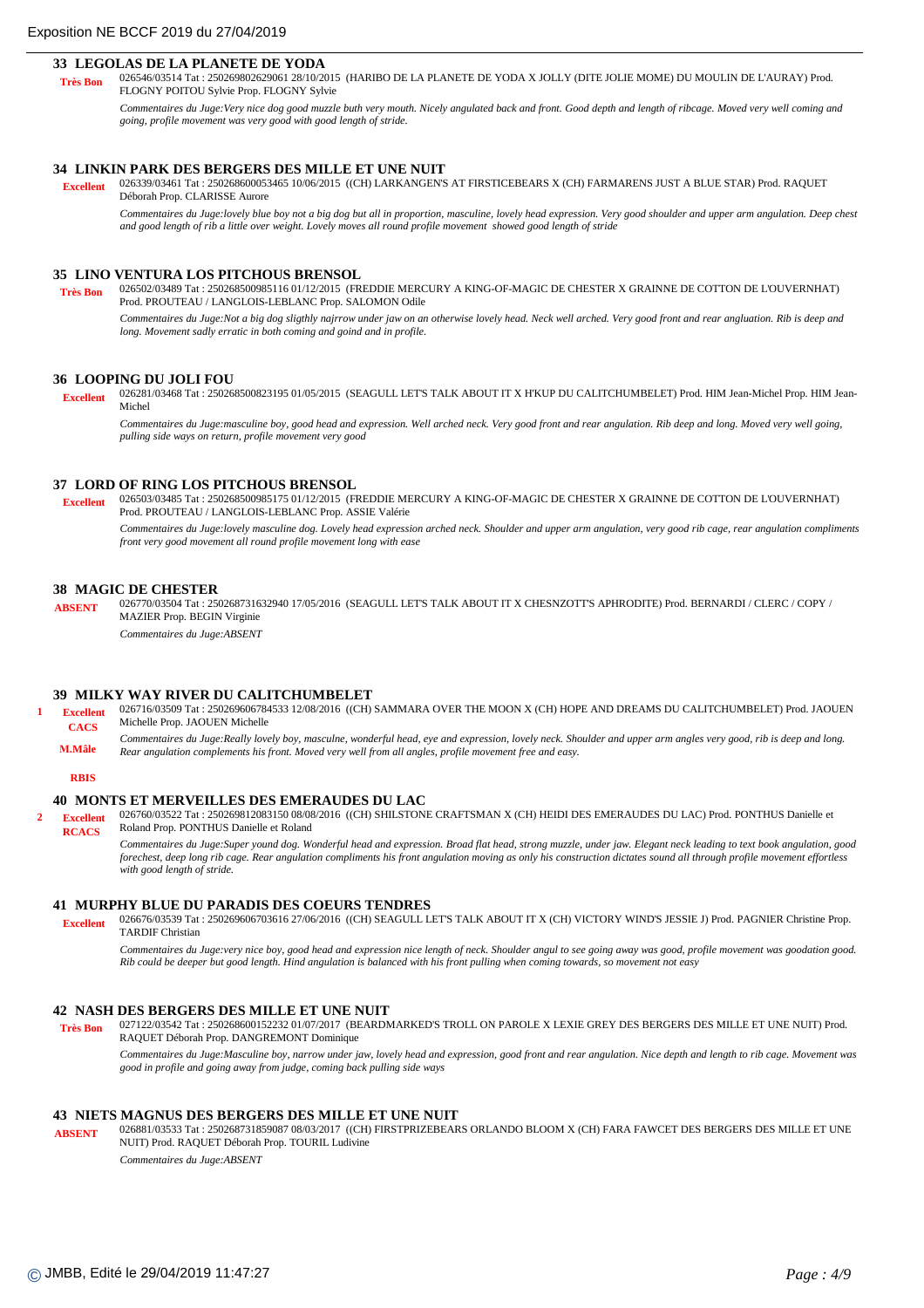## **44 NIETS NOBILIS DES BERGERS DES MILLE ET UNE NUIT**

026883/03526 Tat : 250268731859079 08/03/2017 (FIRSTPRIZEBEARS ORLANDO BLOOM X FARA FAWCET DES BERGERS DES MILLE ET UNE NUIT) Prod. RAQUET Déborah Prop. COLBEAU-COULON Florence *Commentaires du Juge:ABSENT* **ABSENT**

#### **45 NO-COMMENT DES EMERAUDES DU LAC**

026892/03532 Tat : 250269606879887 28/02/2017 ((CH) MOONHILL OVER AND OUT X (CH) FLAGRANT DELICE DES EMERAUDES DU LAC) Prod. PONTHUS Danielle et Roland Prop. HERRGOTT Jacques / PONTHUS Danielle *Commentaires du Juge:ABSENT* **ABSENT**

## CLASSE TRAVAIL MALES - JUGE Mme NICHOLSON Caroline

## **46 MEETIC**

027365/03534 Tat : 276098106243255 06/07/2016 (TI X TI) Prod. ? Prop. FAVRE Stéphanie **1 Bon**

> *Commentaires du Juge:very nice happy dog. Nice head, dark eyes, strong muzzle. Angulation all round good. Movement going away is a littlr cow hocked but movement coming is good;*

## CLASSE CHAMPION MALES - JUGE Mme NICHOLSON Caroline

## **47 GREAT RETURN PAPAGENO TO FRANCE Z DOMU ETNY**

025593/03353 Tat : 985170002289885 01/10/2012 ((CH) VIVALDI DE CHESTER X (CH) DREAM ABOUT DZAMILA Z DOMU ETNY) Prod. BOLTRUKIEWICZ Dagmara Prop. TOSTIVIN René-Jacques **1 Excellent**

*Commentaires du Juge:I can see why thisdog is a champion. Beautiful head and expression, dark eyes. Lovely arch to neck leading to well angulated shoulder and upper arm. Good depth and length of rib, lovely angulation to his rear end all this together showed in his easy long reaching movement.* **M.Champion**

**T. des Champions**

## CLASSE VETERAN MALES - JUGE Mme NICHOLSON Caroline

## **48 FARES DES BERGERS DES MILLE ET UNE NUIT**

024273/03236 Tat : 250268500362132 09/05/2010 (LA-FAJA'S DIAMOND BROWN EXCLUSIVE X BAGDAD DES BERGERS DES MILLE ET UNE NUIT) Prod. RAQUET Déborah Prop. MEULEMAN Patrick **2 Excellent**

> *Commentaires du Juge: 8 years 11 monthsstrongly made boy, lovely head and expression,dark eyes, narrow under jaw, well put together, deep long rib, movement was good all round.*

## **49 IN VOGUE ISLAND GET THE SUNSHINE**

024684/03282 Tat : 250268720055066 14/04/2011 (UBAC DES MONTS DE GATINE X IN VOGUE ISLAND COME TO SEE ME) Prod. CRAIPEAU Vanessa Prop. KERVEILLANT Jean-Pierre **1 Excellent**

*Commentaires du Juge:8 years, beautiful slate dog lovely head, eye, expression, lovely arch to neck leading to well placed shoulder and upper arm. Deep long rib cage, hind angulation compliments front moves very well in profile.* **M.Vétéran**

**T.Old Scottish Bearded**

CLASSE NE CONCOURANT PAS MALES - JUGE Mme NICHOLSON Caroline

#### **50 IDEM DU JOLI FOU**

025444/03398 Tat : 250269802246510 07/02/2013 (OUR OWN SURPRISE LOUIS ARMSTRONG X DONUTS DU JOLI FOU) Prod. HIM Jean-Michel Prop. BRULBAULT Patrick

*Commentaires du Juge:*

## **51 IN VOGUE ISLAND ENJOY LOOKING AT ME**

23682 Tat : 250269700299684 14/06/2009 (IN VOGUE ISLAND COME TO LOOK AT ME X IN VOGUE ISLAND BEWITCHING MADISSON) Prod. CRAIPEAU Vanessa Prop. KERVEILLANT Jean-Pierre

*Commentaires du Juge:*

#### **52 JASON DES BERGERS DES MILLE ET UNE NUIT**

026071/03446 Tat : 250269802308672 18/08/2014 (FARMARENS QING OF SWEDEN X GODIVA DES BERGERS DES MILLE ET UNE NUIT) Prod. RAQUET Déborah Prop. MEULEMAN Patrick

*Commentaires du Juge:*

## CLASSE BABY 4/6 FEMELLES - JUGE Mme NICHOLSON Caroline -

## **53 O HAUTE COUTURE DE CHESTER**

27547 Tat : 250269590027307 17/11/2018 (MILLESIME DE CHESTER X MARILOU DU DOMAINE DE GOTHAM) Prod. BERNARDI / CLERC / MAZIER Prop. PAGNIER Christine **1 Très Prom**

*Commentaires du Juge:Lovely 5 months. Lovely head + expression. Nicely arched neck leading. Very good shoulder and upper arm rib is of good depth length angulated rear-moves very good for a young baby. Needs a little more confidence.* **M Baby**

**T. Espoir**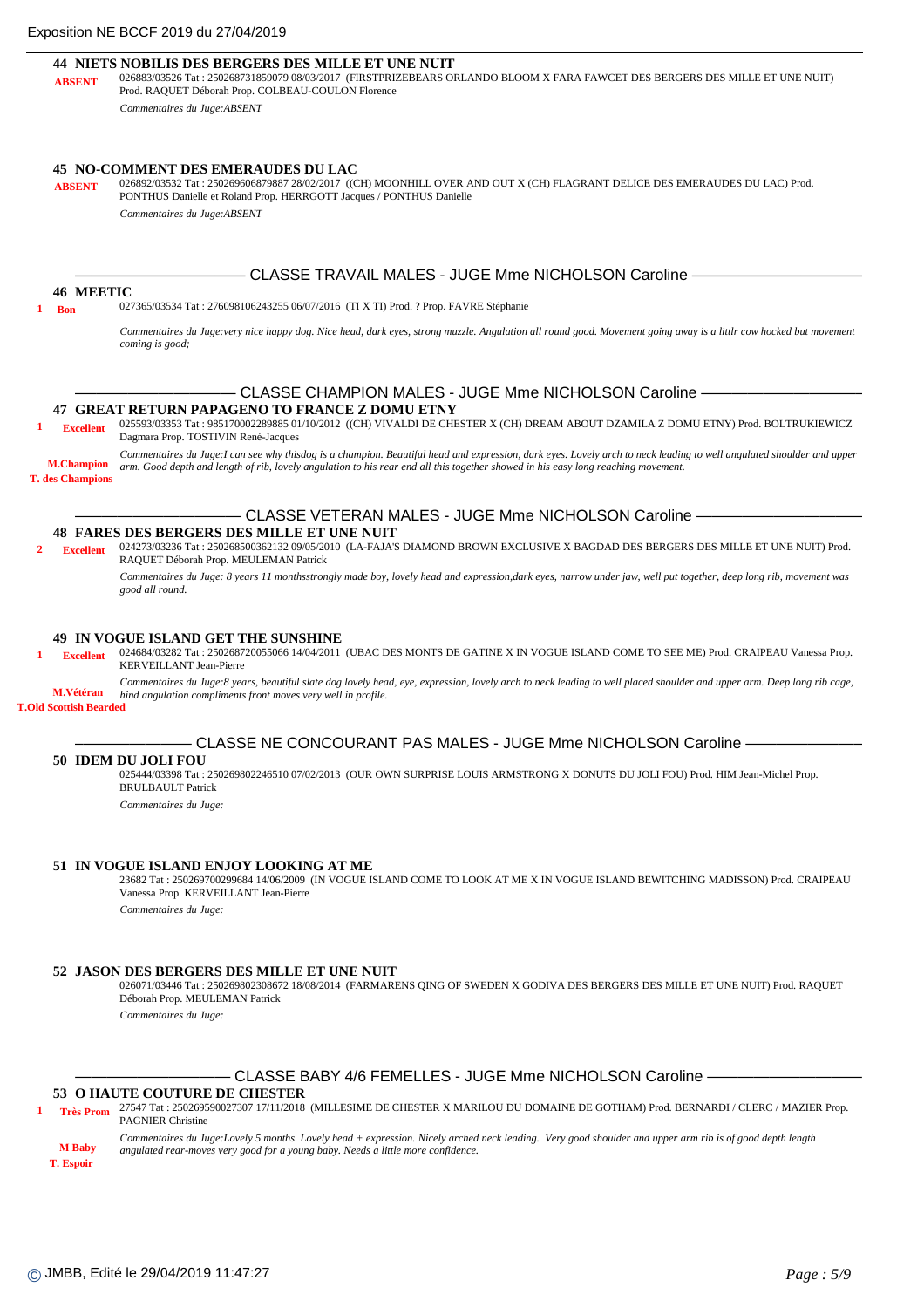## CLASSE PUPPY FEMELLES - JUGE Mme NICHOLSON Caroline

## **54 ON THE ROAD AGAIN DU CALITCHUMBELET**

27457 Tat : 250269811573817 21/08/2018 (BRADDABROOK VOYAGER AT KITESOVER X HOPE AND DREAMS DU CALITCHUMBELET) Prod. JAOUEN **1 Très Prom** Michelle Prop. JAOUEN Michelle

*Commentaires du Juge:8 months. Very nice puppy strong muzzle. Good head eye hopefully will darken with age. Very nice body shape with balanced angulation frontrear. Moved easily covering the ground with ease.* **M.Puppy**

## CLASSE JEUNE FEMELLES - JUGE Mme NICHOLSON Caroline

## **55 FIRSTPRIZEBEARS Q'BELLA MALTZMAN**

1263225 Tat : 947000000618208 30/11/2017 (LÄRKÂNGEN'S AT FIRSTICEBEARS X FIRSTPRIZEBEARS JOAN BAEZ) Prod. ROELAND Paul Prop. BRUNNER Marc  **Bon**

*Commentaires du Juge:Pretty girl narrow muzzle and head. Nicely arched neck a little straight in shoulder upper arm better. Bib is good for age. Moved eraticly*

#### **56 IN VOGUE ISLAND OUR SWEET DIAMOND**

27262 Tat : 250269811548063 29/01/2018 (MALANDEX XCLUSIVE DIAMOND X IN VOGUE ISLAND GET A SWEET DREAM) Prod. CRAIPEAU Vanessa Prop. CRAIPEAU Vanessa **Excellent** 

*Commentaires du Juge:Lovely young bitch. Good muzzle head + expression. Well arched neck. Shoulder angulation very good, nice shaped of rib rear angulation compliments front.* **M.Jeune**

## **BIS JUNIOR T. Avenir**

#### 27355 Tat : 250269608086245 06/05/2018 (JUST DO IT DE CHESTER X INDIE DU DOMAINE DE GOTHAM) Prod. BOURGES Chantal Prop. BOURGES Chantal **57 O'HARA DES MOULINS DE CHALOSSE**

**3 Excellent**

*Commentaires du Juge:Very nice feminine young lady. Lovely head + expression. Shoulder + upper arm very good sound coming + going profile movement flows and stride is very good.*

## **58 ORIGINAL EDITION DE LA TOUR MELUSINE**

27275 Tat : 250269811509399 14/01/2018 (IN VOGUE ISLAND MY SWEET CRAFTSMAN X HORS SERIE DES EMERAUDES DU LAC) Prod. BLUSSEAU-BOURCIER J.-Marie et Christine Prop. BLUSSEAU-BOURCIER Jean-Marie et Christine **2 Excellent**

> *Commentaires du Juge:Really liked this bitch. Very good head expression very feminine. Lovely shoulder and upper arm placement. Good length + depth of rib moved very well from all angles.*

## **59 OUPER DU JOLI FOU**

27407 Tat : 250268501555354 30/04/2018 (ICE BREAKER DU JOLI FOU X H'KUP DU CALITCHUMBELET) Prod. HIM Jean-Michel Prop. HIM Jean-Michel **4 Très Bon**

> *Commentaires du Juge:Pretty girl. Good head + expression. Nice length of neck. Shoulder angulation a little straight, upper arm is better. Lovely length and depth to rib cage and nicely angulated rear.*

## - CLASSE INTERMEDIAIRE FEMELLES - JUGE Mme NICHOLSON Caroline -

## **60 IN VOGUE ISLAND NEW XCITING HOPE**

27118 Tat : 250269811421570 14/08/2017 ((CH) MALANDEX MOST XCITING X IN VOGUE ISLAND I LOOK HOPEFUL) Prod. CRAIPEAU Vanessa Prop. CRAIPEAU Vanessa **2 Excellent**

> *Commentaires du Juge:Very nice young lady. Good head and expression. Long neck. Nice shoulder and upper arm angulation. Rib is of good depth and length for age. Moved very weel from all angles.*

## **61 NATIVE DES EMERAUDES DU LAC**

27202 Tat : 250269811415169 08/10/2017 (HAUT REVE DES EMERAUDES DU LAC X HUITIEME MERVEILLE DES EMERAUDES DU LAC) Prod. PONTHUS Danielle et Roland Prop. UHRIG Agnès et Christian **3 Excellent**

*Commentaires du Juge:Liked this bitch. Lovely head and expression well arched neck. Lovely front angulation. Rib is deep and long. Hind angulation compliments her front. On the move she covered the ground with ease. Needs more confidence in the ring and for handler to play more with her.*

## **62 NIKITA BLACK DU PARADIS DES COEURS TENDRES**

27001 Tat : 250269606881709 02/06/2017 (FIRSTPRIZEBEARS ORLANDO BLOOM X EH'KUME DU PARADIS DES COEURS TENDRES) Prod. PAGNIER Christine Prop. GABET Michel **4 Très Bon**

*Commentaires du Juge:Feminine young bitch. Soft expression and good head. Shoulder angulation could be better. Upper arm is good. Rib is of nice depth and length. Moved well around the ring but would like more front reach.*

## **63 NORMANDIE DU DOMAINE DE GOTHAM**

027217/04397 Tat : 250268732053612 11/08/2017 (POTTERDALE PLATINUM PLUS X JOLIE MOME DE CHESTER) Prod. MARIE Alice Prop. MARIE Alice **1 Excellent RCACS**

*Commentaires du Juge:Absolutly lovely young lady. Utterly feminine. Lovely head + soft expression. Weel arched neck. Excellent front angulation. Good depth + length of rib. Rear angulation is as good as front. Moved effortlessly.around the ring.*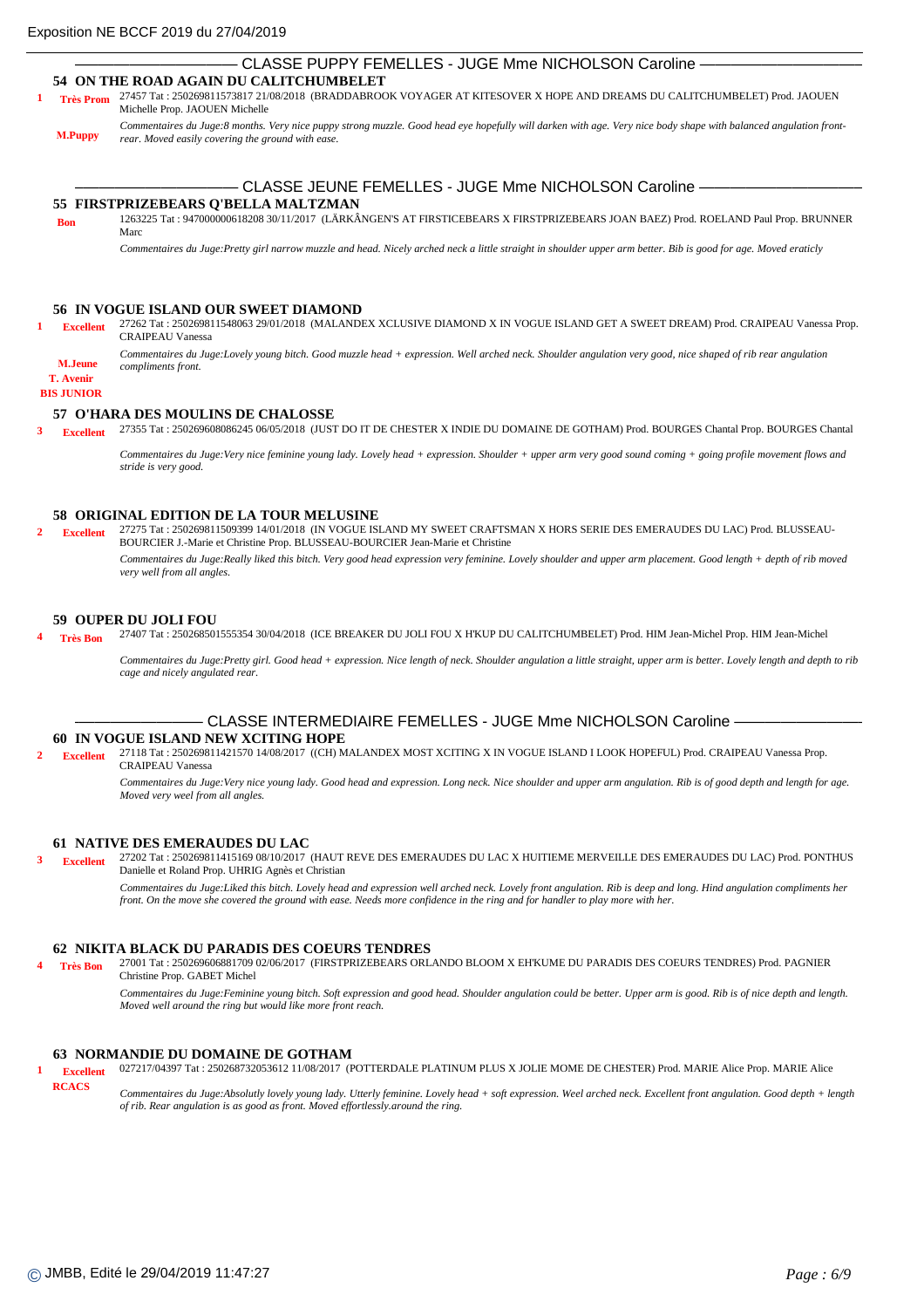## CLASSE OUVERTE FEMELLES - JUGE Mme NICHOLSON Caroline

## **64 GLENSPEY BLUEBERRY BLOSSOM**

30693/2013 Tat : 977200008313755 02/05/2013 (ALISTAIR´S QUAGMIRE X (CH) SHETLANAS FOCUS OF ATTENTION) Prod. STEEN JENSEN Franck / NYDAHL James Prop. BRULBAULT Patrick  **Excellent**

*Commentaires du Juge:Blue bitch. Very nice throughout. Good head expression and eye colour. Very well angulated front and rear. Rib very good. Moved very well.*

## **65 INDIE DU DOMAINE DE GOTHAM**

025672/04241 Tat : 250269606096033 12/10/2013 (GAMEBOY OF MOONLIGHT SONATA X VIRGULE DES BERGERS DES MILLE ET UNE NUIT) Prod. MARIE Alice Prop. BOURGES Chantal  **Bon**

*Commentaires du Juge:Nice bitch. Narrow muzzle. Broad head. Dark eye. Front angulation good. Needs more depth of rib at this age and a little short in length. Not happy when moving but OK when she did.*

## **66 JADORE LOS PITCHOUS BRENSOL**

025756/04234 Tat : 250268500669647 10/01/2014 (OUR OWN SURPRISE LOUIS ARMSTRONG X GRAINNE DE COTTON DE L'OUVERNHAT) Prod. PROUTEAU Marie-Pierre Prop. THOMAS Caroline  **Excellent**

*Commentaires du Juge:What a lovely bitch. Good head expression, eye colour. Good length of neck. Very good shoulder and upper arm angulation. Rear compliments her front. Very good depth of ribs and length. Moved very well from all angles.*

## **67 JAYME DE L'OUVERNHAT**

026099/04265 Tat : 250268500776788 23/09/2014 ((CH) OUR OWN SURPRISE LOUIS ARMSTRONG X EARL GREY DE L'OUVERNHAT) Prod. JAY Daniel / MOREY Marie-Claire Prop. JAY Daniel / MOREY Marie-Claire  **Excellent**

*Commentaires du Juge:Slate tri girl. Lovely head and expression. Dark eye. Very good shoulder upper arm angulation. Good shape and length to rib cage. Level bite. A little erratic coming and going and profile better.*

## **68 JOYE DU MANOIR DES LUCIOLES**

025789/04243 Tat : 250269606135811 25/04/2014 (FLEMING DU MANOIR DES LUCIOLES X FAVORITE DE CHESTER) Prod. BRANCHE Armelle Prop. BRANCHE Armelle  **Bon**

*Commentaires du Juge:Feminine girl. Nice head and expression. Dark eye. Good angulation front and rear. Rib needs to deeper. More weight should add to the picture. Short tail. Movement coming and going good close, but profile shows good length of stride.*

## **69 LOVE ME DO DU CALITCHUMBELET**

026234/04289 Tat : 250269606377322 29/03/2015 (SAMMARA OVER THE MOON X BREAKSEA KIND OF MAGIC) Prod. JAOUEN Michelle Prop. FOLTYNOVA Lucie  **Bon**

*Commentaires du Juge:Pretty girl. Good head expression, eye colour. Angulation of shoulder could be better. Upper arm a little better. Rib cage is deep and long. Hind angulation is better than front. On the move lacks front reach.*

#### **70 MAM'ZELLE DES BERGERS DES MILLE ET UNE NUIT**

026621/04324 Tat : 250268600083761 01/02/2016 (BEARDMARKED'S SIGHT FOR SORE EYES X HEART VIXEN DES BERGERS DES MILLE ET UNE NUIT) Prod. RAQUET Déborah Prop. DEXEMPLE Jean-Pierre  **Excellent**

*Commentaires du Juge:Love this young lady. Lovely head expression. Eye colour. Good length of neck. Very good angulation front and rear. Rib cage is well shaped and long. Movement was effortless from all sides. Not a big girl but all in proportion.*

## **71 MANDOLINE PILLYWIGGINS**

026527/04326 Tat : 250268731569347 26/02/2016 (JUST DO IT DE CHESTER X EVANGELINE PILLYWIGGINS) Prod. SURTOUC Anne-Sophie et Virginie Prop. SURTOUC Anne-Sophie et Virginie  **Bon**

*Commentaires du Juge:Dark slate girl. Good head, eye colour needs to darken. Nice neck. Front angulation could be better. Rib is good. Rear angulation better than front. Would like more reach in front.*

## **72 MARCELLINE PILLYWIGGINS**

026526/04334 Tat : 250268731569628 26/02/2016 (JUST DO IT DE CHESTER X EVANGELINE PILLYWIGGINS) Prod. SURTOUC Anne-Sophie et Virginie Prop. SURTOUC Anne-Sophie et Virginie  **Bon**

*Commentaires du Juge:Nice bitch. Good head and expression. Narrow under jaw and a wry mouth. Good neck and front angulation. Rib cage nedds to deepen. Rear angulation balanced with front one settled moved well.*

## **73 MARQUISE-DES-ANGES DES EMERAUDES DU LAC**

- 026763/04362 Tat : 250269811303338 08/08/2016 (SHILSTONE CRAFTSMAN X HEIDI DES EMERAUDES DU LAC) Prod. PONTHUS Danielle et Roland Prop. PONTHUS Roland et Danielle / VELAY-PEREZ Josie **1 Excellent CACS**
	- *Commentaires du Juge:Very nice young lady. Feminine head and expression. Eye colour is good for coat colour. Front angulation is correct. Rib deep and long. Rear angulation compliments her front. Movement excellent showing lovely length of stride.* **M.Femelle**

## **BIS**

## **74 MINELE DE L'OUVERNHAT**

026813/04354 Tat : 250268501121669 17/07/2016 ((CH) OUR OWN SURPRISE LOUIS ARMSTRONG X DS DE L'OUVERNHAT) Prod. JAY Daniel / MOREY Marie-Claire Prop. JAY Daniel  **Excellent**

*Commentaires du Juge:Nice bitch. Good head expression. Eye colour. Nose pigment fading. Good length of neck. Angulation front and rear are good. Chest needs to deepen. Moved well. Needs to settle at time.*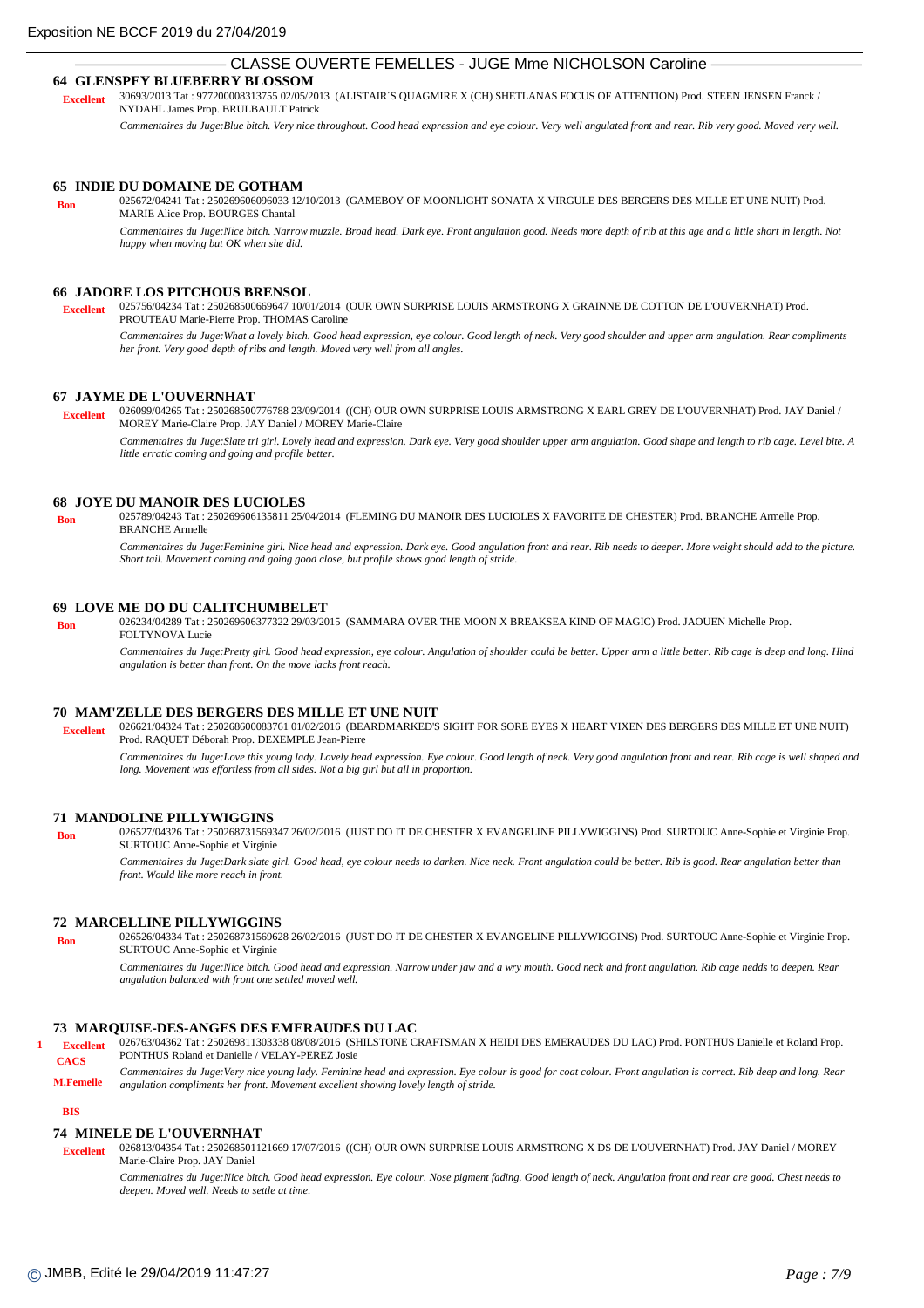## **75 MOLLY**

026908/04376 Tat : 250268731802617 29/11/2016 ((CH) OUR OWN SURPRISE LOUIS ARMSTRONG X JOY DE CHESTER) Prod. ROBERT Claire Prop. JAY Daniel / MOREY Marie-Claire  **Très Bon**

*Commentaires du Juge:Nice bitch, god head expression and eye colour. Good length of neck. Front angulation is good. I would prefer slightly better shoulder layback. Rib is good but nead to deepen. Coming and going erratic but needs profile movement good.*

#### **76 MOONLIGHT CHAMPAGNE DU CALITCHUMBELET**

26719 Tat : 250269606781512 12/08/2016 (SAMMARA OVER THE MOON X HOPE AND DREAMS DU CALITCHUMBELET) Prod. JAOUEN Michelle Prop. RUINART Hervé **ABSENT**

*Commentaires du Juge:ABSENTE*

#### **77 NIKITA DE CHESTER**

27101 Tat : 250268731929719 13/06/2017 (POTTERDALE DARK DIAMOND X FANTASIA DE CHESTER) Prod. BERNARDI / CLERC / COPY / MAZIER Prop. LE GAC Christophe **3 Excellent**

*Commentaires du Juge:Very nice young lady. Very feminine. Good head, eye colour + expression. Shoulder angulation good. Nice length + depth to rib. Rear angulation compliments front. Moved very well at all sides.*

## **78 NOIRE DESIR DE CHESTER**

026939/04377 Tat : 250268731852166 10/02/2017 ((CH) SEAGULL LET'S TALK ABOUT IT X (CH) VICTORY WIND'S GLENMORANGIE) Prod. BERNARDI / CLERC / COPY / MAZIER Prop. PAIN Jérôme / GARCIA Audrey **2 Excellent**

*Commentaires du Juge:Very feminie young lady. Lovely expression and eye colour. Muzzle could be stronger. Really lovely angulation front + rear which shows in her movement. Very happy dog that tends to wiggle when going away.*

## **79 NOON DE CHESTER**

026936/04374 Tat : 250268731852146 10/02/2017 (SEAGULL LET'S TALK ABOUT IT X VICTORY WIND'S GLENMORANGIE) Prod. BERNARDI / CLERC / COPY / MAZIER Prop. ALEXANDRE Maryline **4 Excellent**

*Commentaires du Juge:Very happy young lady, feminine. Good head, eye colour + expression very good. Front and rear angulation. Nice deep long rib cage. Moved effortlessly around the ring.*

## **80 SOMETHING ELSE I WILL ALWAYS LOVE YOU**

025630/04262 Tat : 250269606045994 10/09/2013 ((CH) SOMETHING ELSE TOO MUCH X SOMETHING ELSE ALLURE-DE-CHANEL) Prod. JENNY Josiane Prop. MAILLARD Lorraine  **Excellent**

*Commentaires du Juge:Not a big bitch but all in proportion. Lovely head expression and eye colour. Lovely front + rear angulation deep long rib cage. Movement effortless.*

## CLASSE TRAVAIL FEMELLES - JUGE Mme NICHOLSON Caroline

#### **81 HELFIE A DREAM OF BEAR'D**

025378/04190 Tat : 250269802125155 17/12/2012 (FORBAN A DREAM OF BEAR'D X FENOMEN A DREAM OF BEAR'D) Prod. BIENCOURT Christelle Prop. DEXEMPLE Jean-Pierre **1 Excellent**

*Commentaires du Juge:Lovely bitch, very good head and expression, dark eye. Very good shoulders + rear angulation. Deep rib cage. Tail set good but carried tail up on the move. Move well*

## CLASSE CHAMPION FEMELLES - JUGE Mme NICHOLSON Caroline

## **82 ALISTAIR'S XUBERANTLY HAPPY**

37498/2014 Tat : 752098100659864 02/05/2014 ((CH) LARKANGEN'S AIMING FOR THE STARS X (CH) MALANDEX XPATRIAT ) Prod. ANDERSSON Johan et Nina Prop. RAQUET Déborah **3 Excellent**

*Commentaires du Juge:Utterly feminine bitch. Lovely headexpression + eye colour. Movement excellent. Worthy champion*

## **83 J'EN AI REVE DES EMERAUDES DU LAC**

026088/04292 Tat : 250269810555149 24/11/2014 (H'OMBRE DU SOIR DES EMERAUDES DU LAC X FLAGRANT DÉLICE DES EMERAUDES DU LAC) Prod. PONTHUS Danielle et Roland Prop. PONTHUS Danielle et Roland *<u>Excellent</u>* 

*Commentaires du Juge:So feminine. Very good head eye expression. Well made all round movement as in should be supple long reaching and smooth. Worthy champion*

## **84 JOA DE CHESTER**

025872/04276 Tat : 250268711150655 11/04/2014 ((CH) CHARMING DE CHESTER X CHESNZOTT'S APHRODITE) Prod. BERNARDI / CLERC / COPY / MAZIER Prop. FOUCHER Christelle **4 Excellent**

*Commentaires du Juge:Feminine bitch. Lovely head, expression eye colour. Angulation all round very good moved out with ease. Worthy champion*

## **85 JOLIE MOME DE CHESTER**

025939/04272 Tat : 250268731124086 09/03/2014 (SEAGULL LET'S TALK ABOUT IT X GIVENCHY DE CHESTER) Prod. BERNARDI / CLERC / COPY / MAZIER Prop. MARIE Alice **1 Excellent**

*Commentaires du Juge:Beautiful champion feminine. Head, eye and expression really lovely. Her angulation all round is excellent. Beautiful movement.*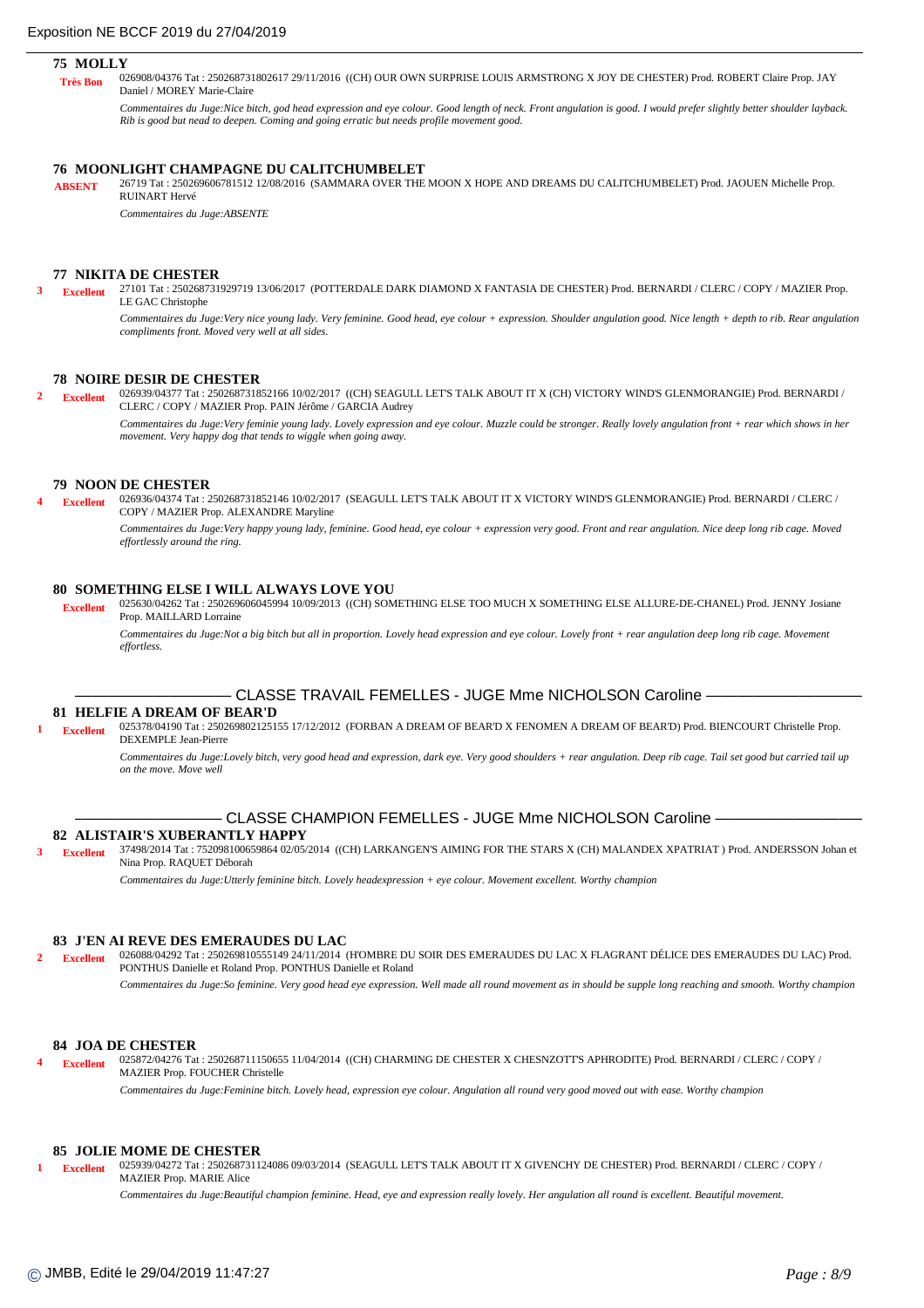## CLASSE VETERAN FEMELLES - JUGE Mme NICHOLSON Caroline

## **86 ASTEROIDE DE LA PLANETE DE YODA**

021445/03653 Tat : 250269800705273 22/02/2005 (DIABOLO OF THE BLUE SUNSHINE X MONA-LISA DE LA FORET DES HAUTS DE GALGALS) Prod. FLOGNY-POITOU Sylvie Prop. FLOGNY Sylvie **2 Excellent**

*Commentaires du Juge:14 years - Wonderful senior citizen. Lovely head and eye expression. Still sound if a little slow*

## **87 FLAGRANT DELICE DES EMERAUDES DU LAC**

024107/04065 Tat : 250269801462378 06/03/2010 ((CH) AU-FIL-DU-TEMPS DES EMERAUDES DU LAC X (CH) A LA FOLIE DES EMERAUDES DU LAC) Prod. PONTHUS Roland et Danielle Prop. HERRGOTT Jacques / PONTHUS Danielle **1 Excellent**

*Commentaires du Juge:9,5 years. Beautiful lady. Head, eye and expression good. Moved out with sound long reaching stride.*

## **88 FLEUR DU MANOIR DES LUCIOLES**

024477/04054 Tat : 250269604266590 29/10/2010 (ATOUT COEUR DE CHESTER X SOMETHING ELSE DEANNA) Prod. BRANCHE Armelle Prop. BRANCHE Armelle **3 Très Bon**

*Commentaires du Juge:9 years. Very feminine. Good head, eye expression. Slightly narrow through body. Moved well but not so happy.*

## CLASSE NE CONCOURANT PAS FEMELLES - JUGE Mme NICHOLSON Caroline -**89 MALICE-MINE-DE-RIEN DE LA PLANETE DE YODA**

26540 Tat : 250269802664181 28/02/2016 (GRAND CRU DES BERGERS DES MILLE ET UNE NUIT X FIRST LADY CHANEL DE LA PLANETE DE YODA) Prod. FLOGNY Sylvie Prop. FLOGNY Sylvie *Commentaires du Juge:*

## ——————————————— GROUPE REPRODUCTRICE FEMELLES - JUGE Mme Caroline NICHOLSON ——————————————— **90 GRAINNE DE COTTON DE L'OUVERNHAT**

024679/04090 Tat : 250269500430374 17/04/2011 (DREAMER DE L'OUVERNHAT X COTTON DE L'OUVERNHAT) Prod. JAY Daniel / MOREY Marie-Claire Prop. PROUTEAU Marie-Pierre

*Commentaires du Juge:* **Meilleure Reproductrice**

## **91 HOPE AND DREAMS DU CALITCHUMBELET**

025085/04138 Tat : 250269604603666 20/03/2011 (CH.POTTERDALE PRODIGY X CH. BREAKSEA KIND OF MAGIC) Prod. JAOUEN Michelle Prop. JAOUEN Michelle

*Commentaires du Juge:*

## GROUPE VINTAGE FEMELLES - JUGE Mme Caroline NICHOLSON -

## **92 BRIN-DE-FILLE DES EMERAUDES DU LAC**

022320/03776 Tat : 250269800908947 03/09/2006 (CH. POTTERDALE AUDITION FOR PATTISHAWL X CH. R'DU TEMPS DE CHESTER) Prod. PONTHUS Roland et Danielle Prop. PONTHUS Roland et Danielle

*Commentaires du Juge:*

## **93 ULTRA TENDANCE**

020970/03569 Tat : 250269800281816 02/12/2003 (SOMETHING ELSE TOO MUCH X SOMETHING ELSE N'BACCARAT) Prod. RAQUET Déborah Prop. MAILLARD Lorraine

*Commentaires du Juge:* **Meilleure Vintage**

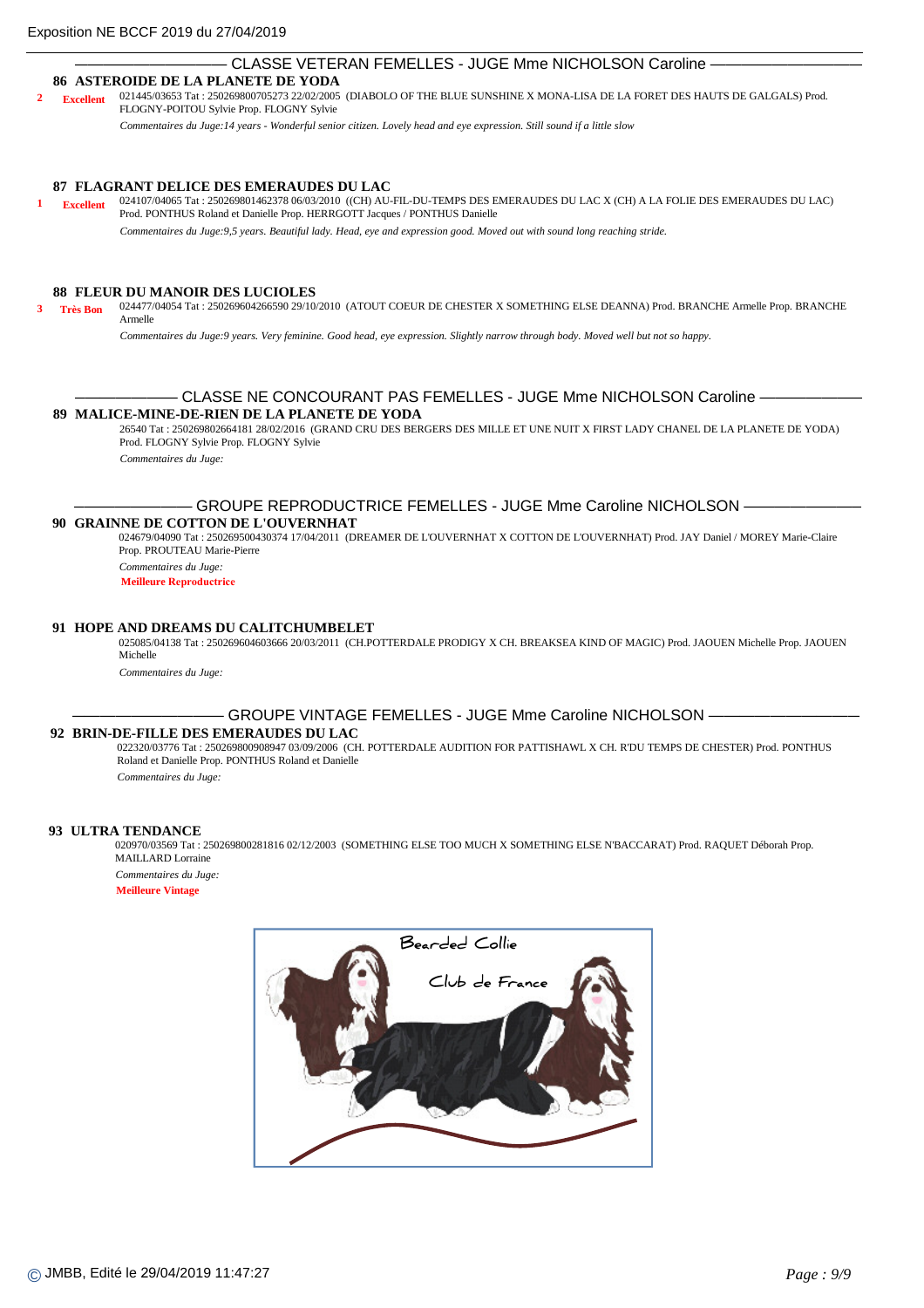# **LOTS D'AFFIXE**

# **Meilleur lot d'Affixe**

## *DES EMERAUDES DU LAC*

- **MONTS ET MERVEILLES DES EMERAUDES DU LAC**
- **MARQUISE-DES-ANGES DES EMERAUDES DU LAC**
- **J'EN AI REVE DES EMERAUDES DU LAC**

## **Non classés**

## *INVOGUE ISLAND*

- **IN VOGUE ISLAND MY SWEET CRAFTSMAN**
- **IN VOGUE ISLAND GET THE SUNSHINE**
- **IN VOGUE ISLAND OUR SWEET DIAMOND**
- **IN VOGUE ISLAND NEW XCITING HOPE**

## *DU JOLI FOU*

- **OBI WAN DU JOLI FOU**
- **OXFORD DU JOLI FOU**
- **IPSWISCH DU JOLI FOU**
- **LOOPING DU JOLI FOU**
- **OUPER DU JOLI FOU**

## *DES EMERAUDES DU LAC*

- **HAUT REVE DES EMERAUDES DU LAC**
- **HIGHLAND DES EMERAUDES DU LAC**
- **LE PETIT PRINCE DES EMERAUDES DU LAC**
- **NO-COMMENT DES EMERAUDES DU LAC**
- **FLAGRANT DELICE DES EMERAUDES DU LAC**

## **COUPLES**

## **Meilleur Couple**

## *Mme CRAIPEAU Vanessa*

- **IN VOGUE ISLAND OUR SWEET DIAMOND**
- **IN VOGUE ISLAND MY SWEET CRAFTSMAN**

## **Non classés**

## *Mr HIM Jean-Michel*

- **OXFORD DU JOLI FOU**
- **OUPER DU JOLI FOU**

## *Mr HERGOTT Jacques/ Mme PONTHUS Danielle*

- **NO-COMMENT DES EMERAUDES DU LAC**
- **FLAGRANT DELICE DES EMERAUDES DU LAC**

# **PAIRES**

## **Meilleur Paire**

## *Mme CRAIPEAU Vanessa*

- **IN VOGUE ISLAND OUR SWEET DIAMOND**
- **IN VOGUE ISLAND NEW XCITING HOPE**

## **Non classés**

*Mr HIM Jean-Michel*

- **OXFORD DU JOLI FOU**
- **LOOPING DU JOLI FOU**

## *Mme DURET Sandrine*

- **OBI WAN DU JOLI FOU**
- **IPSWISCH DU JOLI FOU**